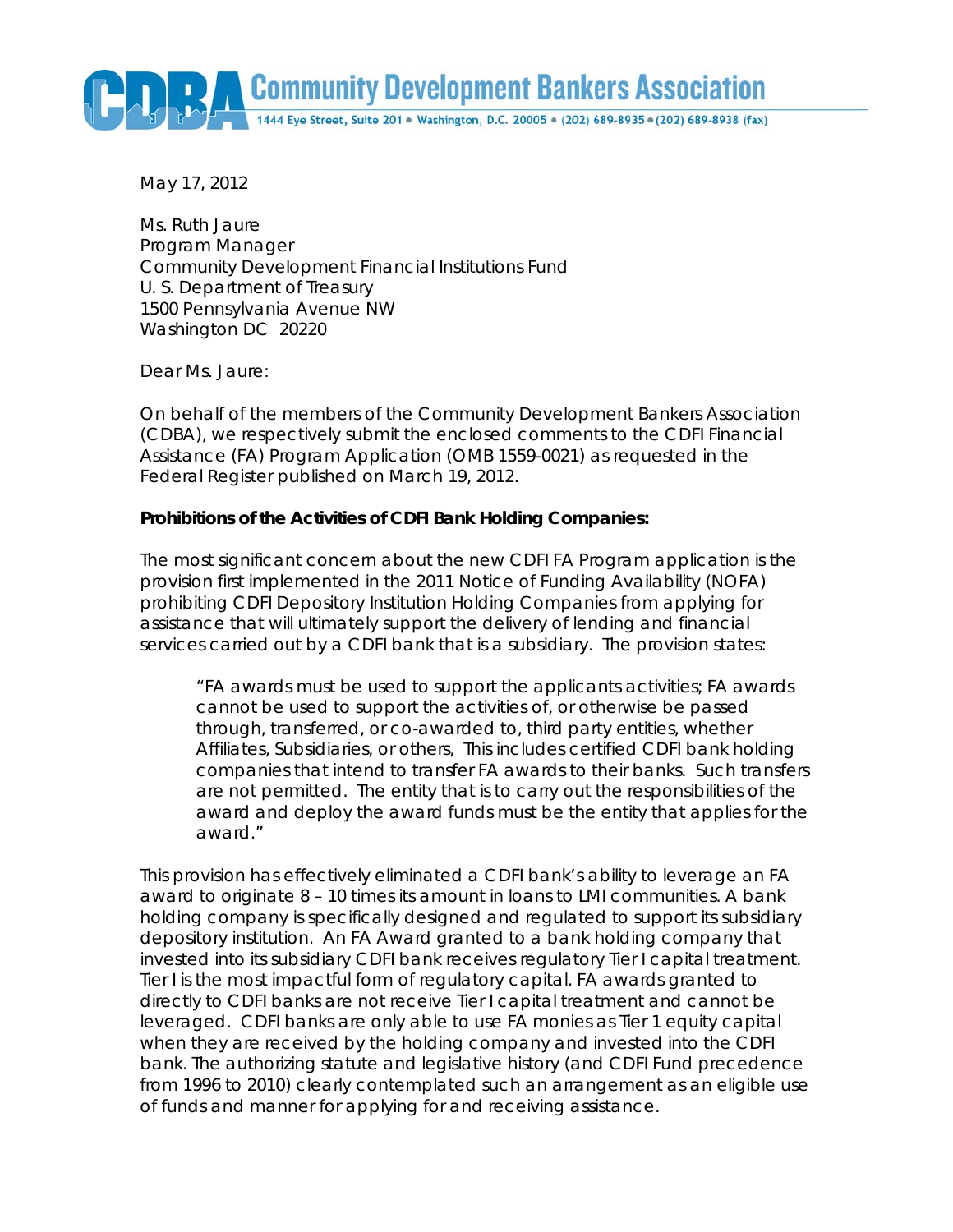The core of the activities of a CDFI bank and its affiliated parent holding company are carried out by the bank itself. Legally (and practically) the primary purpose of the holding company is to coordinate the activities of the bank and any other subsidiaries or affiliates. Thus, requiring (as the current NOFA suggests) that a Depository Institution Holding company use FA monies to directly carry out eligible lending and financial service does not reflect how the business model operates. Given the unique business model and legal structure of the CDFI bank with its parent holding company, the CDFI Fund should resume its past practice and permit parent holding companies to apply for assistance to support the work of its affiliated CDFI banks. Recognizing the unique relationship, the CDFI Program should permit and encourage the applicant holding company to discuss its business plan in the context of the activities that will be carried out by both entities. Without this policy reversal, the CDFI Fund will effectively eliminate the CDFI banking sector participation in the CDFI FA Program. Having CDFI banks engaged in the program is needed to create jobs and other benefits for low income people and families in the communities they serve. As regulated financial institutions, CDFIs have the ability to significant leverage private sector resources to these communities.

# **CDFI Fund Questions:**

## **1. Is targeting CDFI Program award funds into highly distressed communities an appropriate use of CDFI Program funds?**

All CDFIs work in distressed, underserved markets. Use of geographic units (e.g. census tracts, counties) only to prioritize applications is too narrow. The approach ignores the needs of target markets that are distressed and/or underserved due to income, race, ethnicity or other factors. The current application and evaluation process prioritizes CDFIs that are able to commit to target funds to pre-identified geographic units. We find this system impractical and counter to the market-orientation of the CDFI business model. By requiring applicants to pre-select the geographic area they will serve, it removes their ability to respond to real market demand. We encourage the CDFI Fund discontinue prioritization based on geographic unit distress criteria. If this approach is not discontinued, the CDFI Fund should also given additional consideration to the degree to which an applicant will focus its resources of Low Income or other underserved target markets.

# **2. Are there ways that the fillable PDF application form can be improved that would ease applicant paperwork burden?**

The fillable PDF application proved challenging for applicants. Numerous technical issues made the application inefficient, frustrating, and subject to errors. The PDF also significantly limit the quality and type of data that can be submitted. For example, the format does not allow charts, tables or other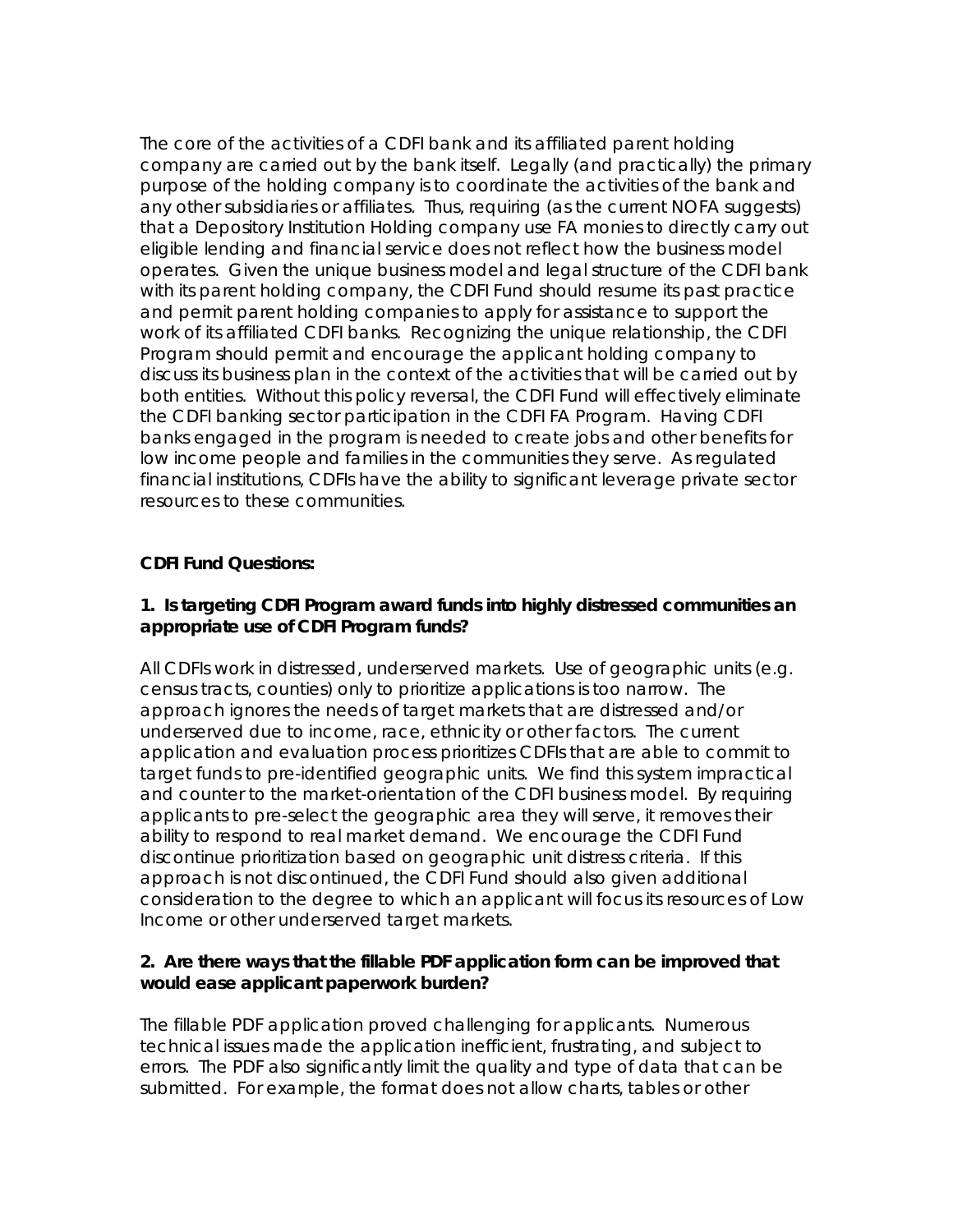graphic presentations of data that may be more effective in responding to questions or telling a CDFI's story.

Table E (Customer Profile) is highly problematic. In particular, the columns requesting data on race and gender create a bias against regulated financial institutions that are not legally permitted to collect such information in their core systems. While applicants are not required to complete all columns, a failure to provide such data puts an applicant at a competitive disadvantage relative to non-regulated CDFIs that can collect it. Second, the practical difficulties of collecting demographic information on the low income beneficiaries of projects financed by a CDFI that are for a commercial or community facility or jobs created on a business loan further bias the evaluation process toward CDFIs offering products loan products directly to individuals (e.g. micro loans, single family home owner).

All CDFIs serve unique market niches and craft loan products and services to address those needs. For Charts H and J, the pre-selected types of loans were too narrow to describe the products of many applicants. We recommend that the application allow CDFIs to name their own products and amend the chart labels to reflect their own naming conventions. Furthermore, the static nature of the fillable PDF makes it impossible to change chart headers or column widths to ensure the information reported is accurately labeled. Table I for Financial Services is similarly rigid and provides insufficient characters to adequately describe an applicants products.

# **3. Should detailed Matching Funds documentation be collected later in the application review process and, if so, what would be a reasonable amount of time to expect an applicant to provide such documentation?**

The CDFI FA application is very challenging. Allowing applicants to submit matching funds documentation at a later date would significantly reduce the paperwork burden at the time of application. We recommend that documentation only be requested after an applicant has received notice of an award or after they have been deemed competitive enough to receive an award.

Consistent with industry recommendations submitted to the CDFI Fund in response to the Notice for Public Comment published in March 8, 2010 on needed amendments to the CDFI Program, we urge the CDFI Fund to exercise greater flexibility in its interpretation of the requirement that matching funds be "comparable in form and value" to assistance requested. Current capital and philanthropic markets are challenging for all CDFIs and will continue to be weak for the foreseeable future. Furthermore, the current system creates unintended biases against all but the largest CDFIs that can consistently count on receiving at least \$1 million or more in non-Federal philanthropic support. We believe that, even without a statutory amendment, the CDFI Fund has flexibility in establishing alternative standards as to what constitutes "comparability in form and value"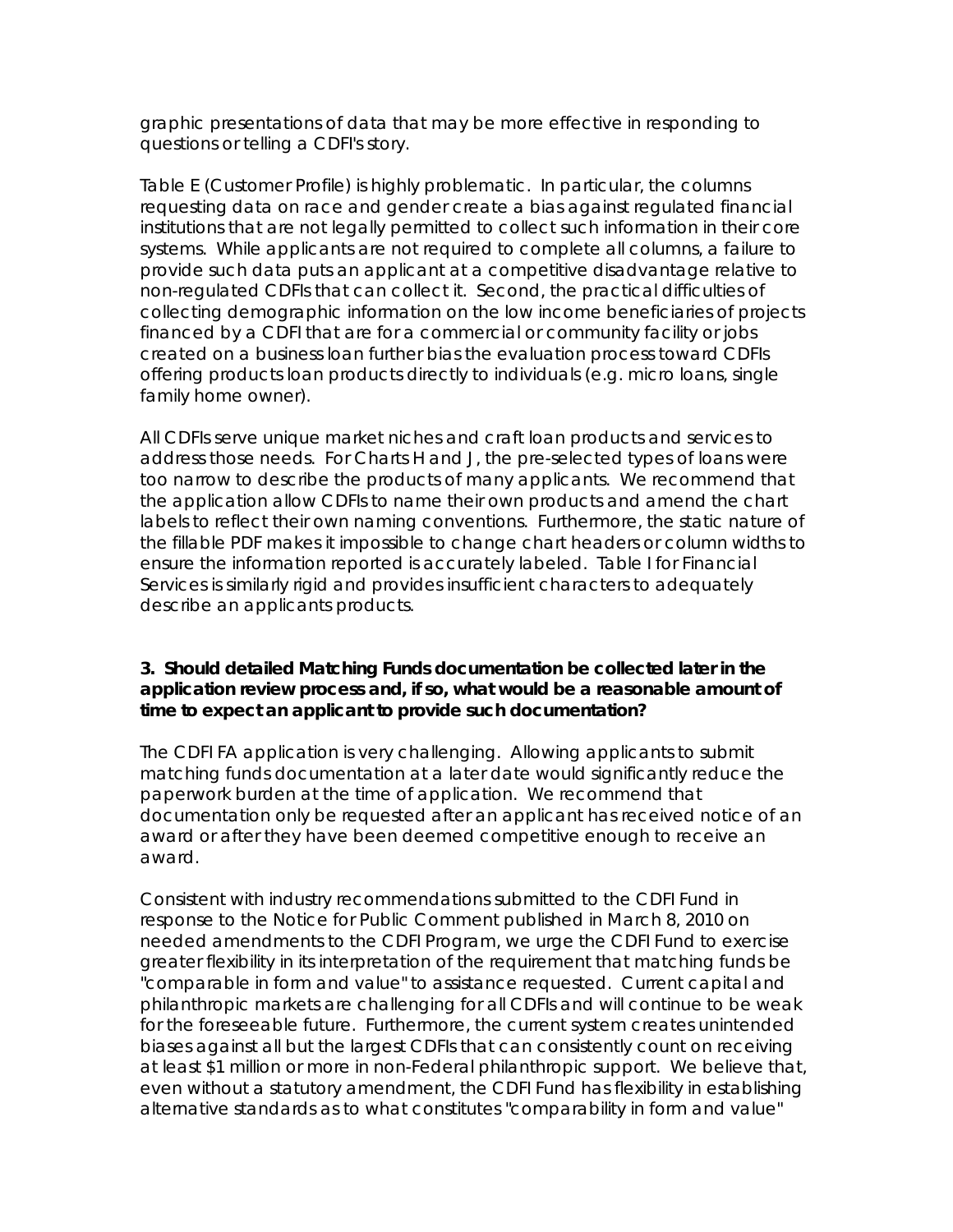and we encourage you to engage the CDFI industry in discussions that will enable a broader group of CDFIs to fully participate in the program.

#### **4. Does the application ask the appropriate questions to determine applicants' financial health and viability?**

The application asks appropriate questions on financial health and viability, but provides insufficient writing space to fully respond to the questions asked. The application no longer requests information on the sustainability of an applicant nor gives consideration in the evaluation process to a CDFI's ability to operate viably without dependence on grant funding or the capacity to leverage higher levels of capital from external sources. We recommend these changes be incorporated into a revised application. Management is the most critical factor in the financial health, viability and success of a CDFI. Tables K and L in the application allow applicants insufficient space to discuss the qualifications of management, staff, board members or other advisors. We recommend that applicants be permitted to submit supplemental resumes or other biographical information. We further recommend that Table M3 be amended to better align with the definitions and categories of the standard Federal Call Report.

Thank you for the opportunity to submit comments on the CDFI FA Program application. Please do not hesitate to contact Jeannine Jacokes, Senior Policy Advisor, at (202) 689-8935 ext 22 or jacokesj@pcgloanfund.org.

Sincerely,

David Reiling Board Chairperson

The Membership of the Community Development Bankers Association

Albina Community Bank Bank2 **BankPlus** Broadway Federal Bank Carver Federal Savings Bank Central Bank of Kansas City City First Bank of D.C. City National Bank of New Jersey Community Bank of the Bay Community Capital Bank of Virginia First American International Bank First Eagle Bank